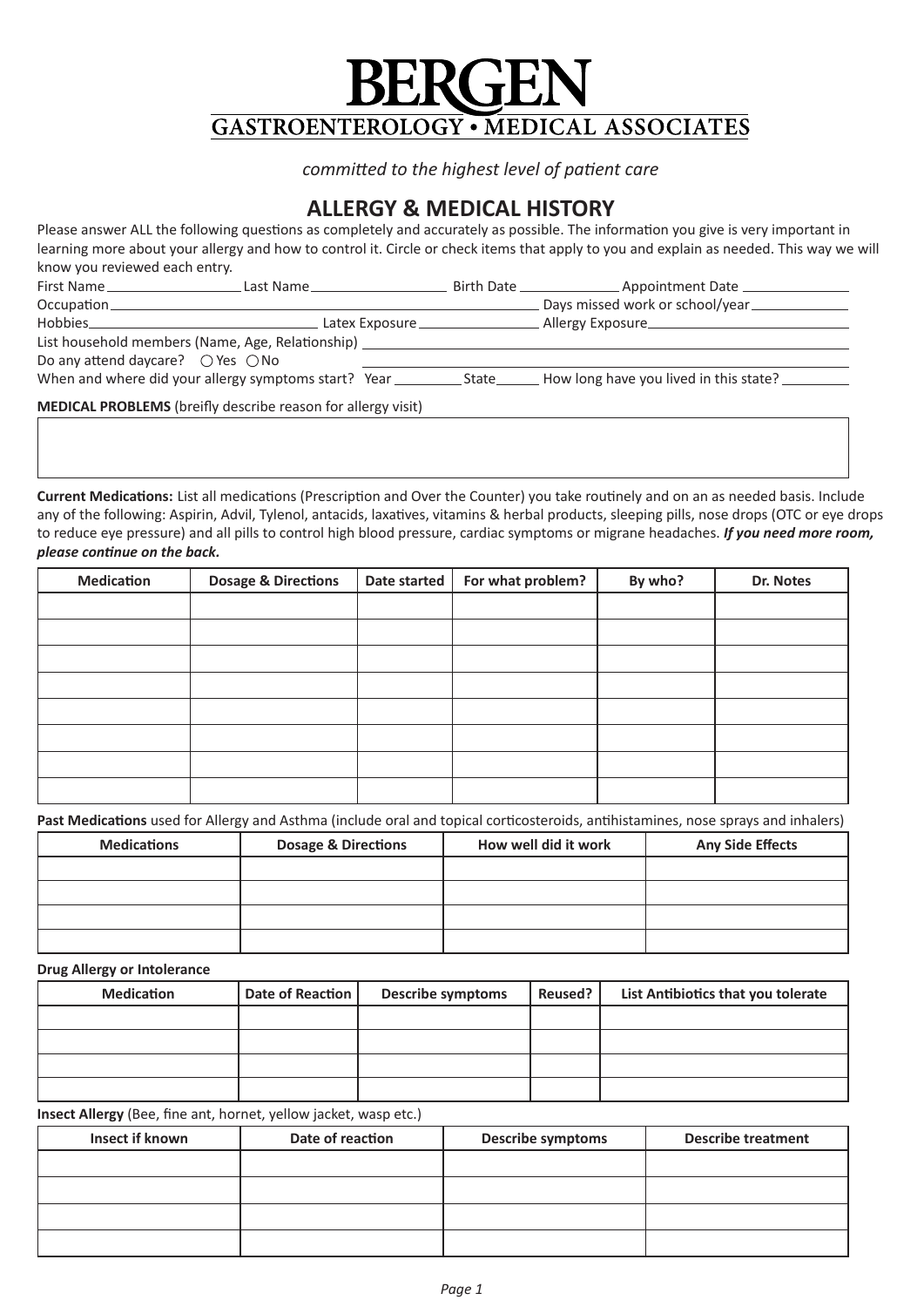### **Hospitalizations for Allergies or Asthma?**

| Reason | Date | <b>Treatment received</b> | <b>Hospital (Name &amp; Address)</b> |
|--------|------|---------------------------|--------------------------------------|
|        |      |                           |                                      |
|        |      |                           |                                      |
|        |      |                           |                                      |

## **Emergency Room visits in the past 2 years for Allergies or Asthma?**

| Reason | <b>Date</b> | <b>Treatment received</b> | <b>Hospital (Name &amp; Address)</b> |
|--------|-------------|---------------------------|--------------------------------------|
|        |             |                           |                                      |
|        |             |                           |                                      |
|        |             |                           |                                      |

# Hospitalizations during the past 5 years for a condition other than allergies or asthma and any major surgeries?

| Reason | Date | <b>Treatment received</b> | <b>Hospital (Name &amp; Address)</b> |
|--------|------|---------------------------|--------------------------------------|
|        |      |                           |                                      |
|        |      |                           |                                      |
|        |      |                           |                                      |

| <b>Primary Doctor</b>          |                |               | <b>Address</b>            | Phone |  |
|--------------------------------|----------------|---------------|---------------------------|-------|--|
|                                |                |               |                           | Fax   |  |
| Specialist (type)              |                |               | <b>Address</b>            | Phone |  |
|                                |                |               |                           | Fax   |  |
| Previous Allergist             |                |               | <b>Address</b>            | Phone |  |
|                                |                |               |                           | Fax   |  |
| Skin test done?                | $\bigcirc$ Yes | $\bigcirc$ No | List positive results     |       |  |
| RAST blood testing?            | $\bigcirc$ Yes | $\bigcirc$ No | List positive results     |       |  |
| Did you receive allergy shots? | $\bigcirc$ Yes | $\bigcirc$ No | Treatment dates           |       |  |
| Ear, Nose & Throat Doctor      |                |               | <b>Address</b>            | Phone |  |
|                                |                |               |                           | Fax   |  |
| Ear, Nose or Throat surgery?   | $\bigcirc$ Yes | $\bigcirc$ No | List procedures and dates |       |  |
|                                |                |               |                           |       |  |
|                                |                |               |                           |       |  |
|                                |                |               |                           |       |  |

# **Procedures**

| Have you had in the past 12 months: |                |               | If so, when & where was it done? | <b>Results</b> |
|-------------------------------------|----------------|---------------|----------------------------------|----------------|
| Physical                            | $\bigcirc$ Yes | $\bigcirc$ No |                                  |                |
| <b>Blood Work</b>                   | $\bigcirc$ Yes | $\bigcirc$ No |                                  |                |
| Have you ever had the following?    |                |               |                                  |                |
| <b>Pulmonary Function</b>           | $\bigcirc$ Yes | $\bigcirc$ No |                                  |                |
| Sinus CT                            | $\bigcirc$ Yes | $\bigcirc$ No |                                  |                |
| Chest X-ray                         | $\bigcirc$ Yes | $\bigcirc$ No |                                  |                |
| HIV test                            | $\bigcirc$ Yes | $\bigcirc$ No |                                  |                |
| TB test                             | $\bigcirc$ Yes | $\bigcirc$ No |                                  |                |
| Hepatitis                           | $\bigcirc$ Yes | $\bigcirc$ No |                                  |                |
| Other                               |                |               |                                  |                |

### **Vaccine Record**

|              | <b>Date</b> |             | <b>Date</b> | <b>Other Vaccine</b> | Date |
|--------------|-------------|-------------|-------------|----------------------|------|
| Influenza    |             | Hepatitis A |             |                      |      |
| Tetanus      |             | Hepatitis B |             |                      |      |
| Pnuemococcal |             |             |             |                      |      |

Have you ever had an adverse reaction to an immunization?

O Yes ONo Describe: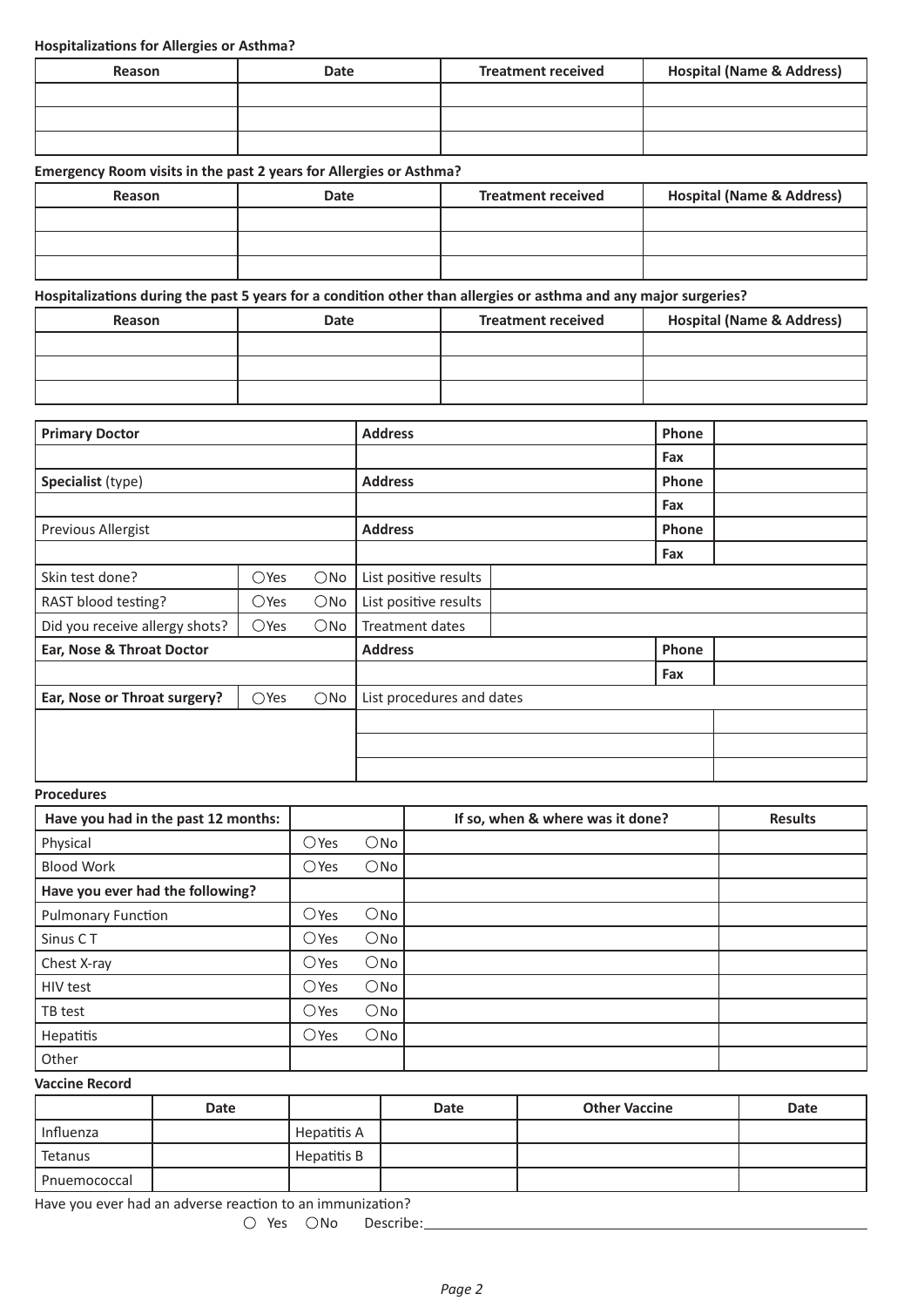| <b>Personal History</b>                                                                                    |                                         |             |
|------------------------------------------------------------------------------------------------------------|-----------------------------------------|-------------|
| Smoking exposure:<br>Work<br>$\bigcirc$ Yes<br>$\bigcirc$ No<br><b>Home</b> $\bigcirc$ Yes $\bigcirc$ No   |                                         |             |
| $\bigcirc$ Yes<br>$\bigcirc$ No<br>Do you presently smoke?                                                 |                                         |             |
| $\bigcirc$ Yes<br>$\bigcirc$ No<br>Have you ever smoked?                                                   |                                         |             |
| What do/did you smoke?<br>○ Cigarettes ○ Cigars ○ Pipe Average # packs/day: ______________________________ |                                         |             |
| If you still smoke, do you think you could stop? $\bigcirc$ Yes $\bigcirc$ No                              |                                         |             |
| List methods you have used to stop:                                                                        |                                         |             |
| Do you drink alcohol? OYes ONo                                                                             |                                         |             |
| Are your allergy symptoms made worse by alcohol? OYes ONo<br>If so, explain: $\equiv$                      |                                         |             |
|                                                                                                            |                                         |             |
| <b>Factors Affecting Allergy or Asthma Symptoms</b>                                                        |                                         |             |
| Mark appropriate box if you have noticed any of the following                                              |                                         |             |
| having an effect on your allergy symptoms. Indicate areas of affect.                                       | Affects Skin Affects Nose Affects Chest | <b>None</b> |
| Mowing lawn, walking or playing on grass                                                                   |                                         |             |
| Other outdoor activities                                                                                   |                                         |             |
| High winds or riding in auto with open windows                                                             |                                         |             |
| Sweeping, dusting or using a vacuum cleaner                                                                |                                         |             |
| Moldy or mildewed areas or articles                                                                        |                                         |             |
| Contact or nearness to animals                                                                             |                                         |             |
| Specify <b>Specify</b>                                                                                     |                                         |             |
| Household cleaning agents (laundry soaps, detergents etc.).                                                |                                         |             |
| Specify                                                                                                    |                                         |             |
| Strong odors                                                                                               |                                         |             |
| Specify $\_\_$                                                                                             |                                         |             |
| Air conditioning at home or places you visit                                                               |                                         |             |
| Following rainfall                                                                                         |                                         |             |
| Trips away from home                                                                                       |                                         |             |
|                                                                                                            |                                         |             |
| Smoke or smoke exposure                                                                                    |                                         |             |
| Use of hair spray, tint cosmetics, perfumes, deoderants, after shave                                       |                                         |             |
| lotions, etc.                                                                                              |                                         |             |
| Specify $\_$                                                                                               |                                         |             |
| <b>Emotional upsets</b>                                                                                    |                                         |             |
| Heavy physical exertion                                                                                    |                                         |             |
| Anything else you have noticed (seasonal)                                                                  |                                         |             |
| Specify $\equiv$                                                                                           |                                         |             |
| <b>Symptoms</b>                                                                                            |                                         |             |

| Please indicate if you have had<br>any of these symptoms. | # of days past year<br>with symptoms | # of days past week<br>with symptoms | <b>Severe</b> | <b>Moderate</b> | <b>Mild</b> | <b>None</b> |
|-----------------------------------------------------------|--------------------------------------|--------------------------------------|---------------|-----------------|-------------|-------------|
| Sneezing                                                  |                                      |                                      |               |                 |             |             |
| <b>Nasal Congestion</b>                                   |                                      |                                      |               |                 |             |             |
| <b>Runny Nose</b>                                         |                                      |                                      |               |                 |             |             |
| Post Nasal Drip                                           |                                      |                                      |               |                 |             |             |
| <b>Itchy Nose</b>                                         |                                      |                                      |               |                 |             |             |
| Eye Symptoms                                              |                                      |                                      |               |                 |             |             |
| Ear Problems                                              |                                      |                                      |               |                 |             |             |
| Headaches                                                 |                                      |                                      |               |                 |             |             |
| Migrane                                                   |                                      |                                      |               |                 |             |             |
| Coughing                                                  |                                      |                                      |               |                 |             |             |
| Wheezing                                                  |                                      |                                      |               |                 |             |             |
| Cough or Wheeze with exercise                             |                                      |                                      |               |                 |             |             |
| Short of breath                                           |                                      |                                      |               |                 |             |             |
| <b>Recurrent Infections</b>                               |                                      |                                      |               |                 |             |             |
| Hives                                                     |                                      |                                      |               |                 |             |             |
| Swelling                                                  |                                      |                                      |               |                 |             |             |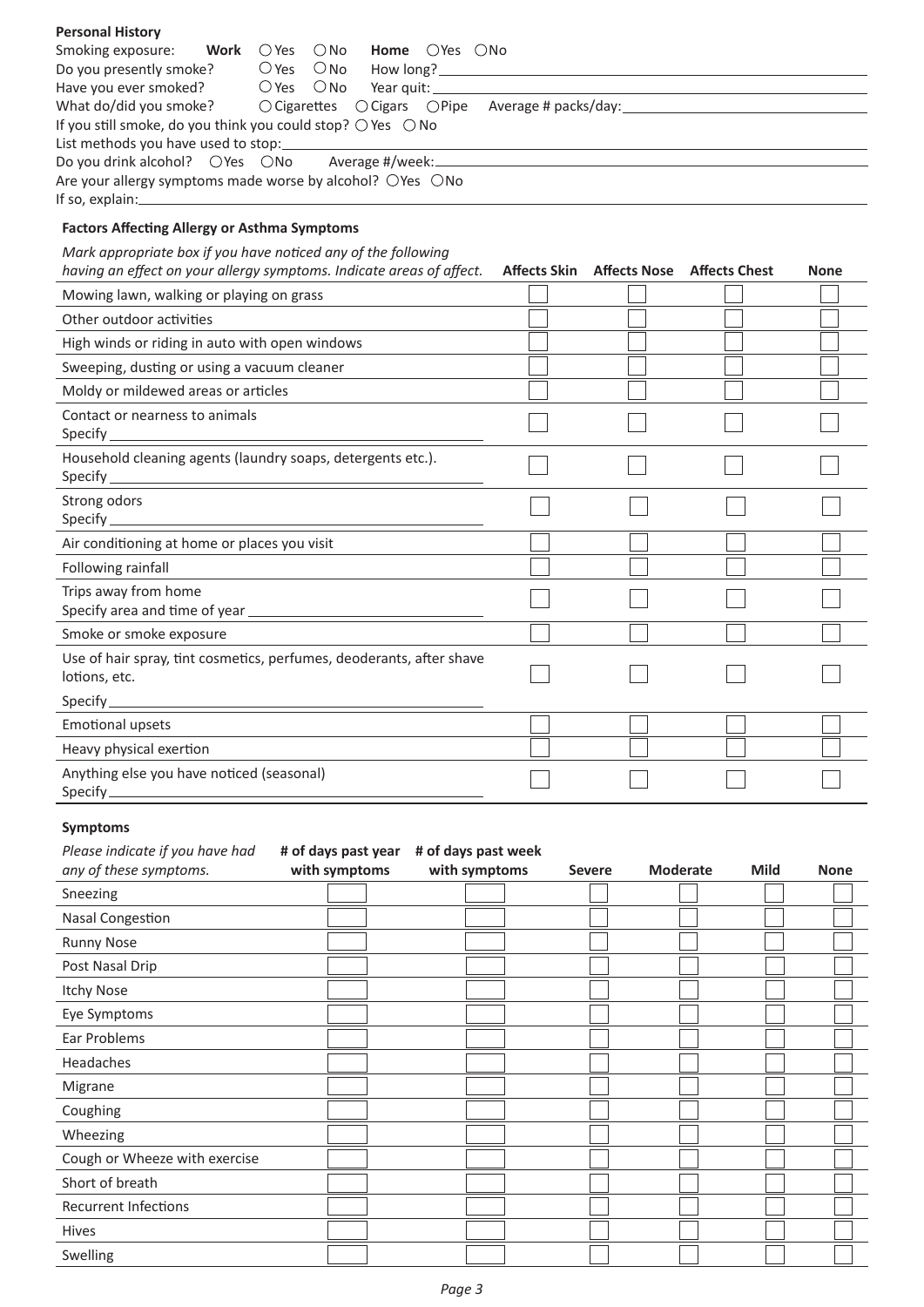### **Symptoms** *:Continued*

| symptoms<br>Please indicate if you have had<br>any of these symptoms.                                                                                                                                           |               | # of days past year # of days past week<br>with symptoms | with symptoms |                                                       | Severe |               | <b>Moderate</b> |        |             |                        | Mild               |                   | <b>None</b>                            |        |                                          |
|-----------------------------------------------------------------------------------------------------------------------------------------------------------------------------------------------------------------|---------------|----------------------------------------------------------|---------------|-------------------------------------------------------|--------|---------------|-----------------|--------|-------------|------------------------|--------------------|-------------------|----------------------------------------|--------|------------------------------------------|
| Eczema                                                                                                                                                                                                          |               |                                                          |               |                                                       |        |               |                 |        |             |                        |                    |                   |                                        |        |                                          |
| Fatigue                                                                                                                                                                                                         |               |                                                          |               |                                                       |        |               |                 |        |             |                        |                    |                   |                                        |        |                                          |
| <b>Home Environment</b>                                                                                                                                                                                         |               |                                                          |               |                                                       |        |               |                 |        |             |                        |                    |                   |                                        |        |                                          |
| Any obvious mold growth or roof leaks?<br>Describe neighborhood (major plants, near horses, cows, wooded)                                                                                                       |               |                                                          |               | Mark appropriate box for<br>the location in your home |        |               |                 | Plants | Ceiling Fan | <b>Stuffed Animals</b> | <b>Bookshelves</b> | Stuffed Furniture | ن<br>فا<br>Hard Surface<br>Tile, Wood, | Carpet | carpet<br>$\overline{\mathbf{b}}$<br>Age |
| $O$ Central<br>Air conditioning?                                                                                                                                                                                | ORoom Units   |                                                          |               | Patient bedroom                                       |        |               |                 |        |             |                        |                    |                   |                                        |        |                                          |
| Routine Service?<br>$\bigcirc$ Yes<br>$\bigcirc$ No                                                                                                                                                             |               |                                                          |               |                                                       |        |               |                 |        |             |                        |                    |                   |                                        |        |                                          |
| Usage: OAll the time OMost of the time OSummer only                                                                                                                                                             |               |                                                          |               | Living room                                           |        |               |                 |        |             |                        |                    |                   |                                        |        |                                          |
| ORarely ONever                                                                                                                                                                                                  |               |                                                          |               | Family room                                           |        |               |                 |        |             |                        |                    |                   |                                        |        |                                          |
| What type of filters do you have?<br>ODisposable OPermanent OElectrostatic                                                                                                                                      |               |                                                          |               | Other bedrooms                                        |        |               |                 |        |             |                        |                    |                   |                                        |        |                                          |
| How often do you clean or change your filter?                                                                                                                                                                   |               |                                                          |               | Other bedrooms                                        |        |               |                 |        |             |                        |                    |                   |                                        |        |                                          |
| Do you have an air cleaner? ○ Yes ○ No                                                                                                                                                                          |               |                                                          |               | Hallways                                              |        |               |                 |        |             |                        |                    |                   |                                        |        |                                          |
| Location                                                                                                                                                                                                        |               |                                                          |               | Dining room                                           |        |               |                 |        |             |                        |                    |                   |                                        |        |                                          |
| What type of pillow do you have?                                                                                                                                                                                |               |                                                          |               | Other room                                            |        |               |                 |        |             |                        |                    |                   |                                        |        |                                          |
| What type of mattress do you have? OFoam ORubber OCotton OWaterbed OInnerspring and Cotton OOther                                                                                                               |               |                                                          |               |                                                       |        |               |                 |        |             |                        |                    |                   |                                        |        |                                          |
| Age of Mattress _______________ Pillow _____________________ Allergy proof encasing OYes                                                                                                                        |               |                                                          |               |                                                       |        | $\bigcirc$ No |                 |        |             |                        |                    |                   |                                        |        |                                          |
|                                                                                                                                                                                                                 |               |                                                          |               |                                                       |        |               |                 |        |             |                        |                    |                   |                                        |        |                                          |
| <b>Pet History</b>                                                                                                                                                                                              |               |                                                          | <b>Type</b>   |                                                       | #      | Age           | <b>Inside</b>   |        |             | <b>Outside</b>         |                    |                   | In & Outside                           |        |                                          |
| Have you noticed any symptoms $\bigcirc$ Yes $\bigcirc$ No                                                                                                                                                      |               |                                                          | Cat           |                                                       |        |               |                 |        |             |                        |                    |                   |                                        |        |                                          |
| around animals?                                                                                                                                                                                                 |               |                                                          | Dog           |                                                       |        |               |                 |        |             |                        |                    |                   |                                        |        |                                          |
| If so, describe                                                                                                                                                                                                 |               |                                                          | Bird          |                                                       |        |               |                 |        |             |                        |                    |                   |                                        |        |                                          |
| Do you have any pets?<br>$\bigcirc$ Yes                                                                                                                                                                         | $\bigcirc$ No |                                                          | Other         |                                                       |        |               |                 |        |             |                        |                    |                   |                                        |        |                                          |
| Do any pets sleep in your<br>$\bigcirc$ Yes                                                                                                                                                                     | $\bigcirc$ No |                                                          |               |                                                       |        |               |                 |        |             |                        |                    |                   |                                        |        |                                          |
| bedroom?                                                                                                                                                                                                        |               |                                                          |               |                                                       |        |               |                 |        |             |                        |                    |                   |                                        |        |                                          |
| $\bigcirc$ Yes<br>In your bed?                                                                                                                                                                                  | $\bigcirc$ No |                                                          |               |                                                       |        |               |                 |        |             |                        |                    |                   |                                        |        |                                          |
| General Medical Problems Check the box if the symptom or diseases apply and describe as needed.<br><b>Condition</b>                                                                                             |               |                                                          |               | Notes (include any ailments not covered)              |        |               |                 |        |             |                        |                    |                   |                                        |        |                                          |
| Constitutional: e.g. weight loss, fatigue, sleeping problems,<br>fever chills                                                                                                                                   |               |                                                          |               |                                                       |        |               |                 |        |             |                        |                    |                   |                                        |        |                                          |
| Eye Problems: e.g. glaucoma                                                                                                                                                                                     |               |                                                          |               |                                                       |        |               |                 |        |             |                        |                    |                   |                                        |        |                                          |
| Ear, Nose, Throat, Mouth: recurrent infections, hoarseness                                                                                                                                                      |               |                                                          |               |                                                       |        |               |                 |        |             |                        |                    |                   |                                        |        |                                          |
| Cardiovascular: e.g. angina, chest pain, heart attack, high<br>blood pressure, arrhythmia, skipped heartbeats, palpitations,<br>flutter, murmur, rheumatic fever, mitral valve prolapse (with<br>regurgitation) |               |                                                          |               |                                                       |        |               |                 |        |             |                        |                    |                   |                                        |        |                                          |
| Respiratory: e.g. embolism, tuberculosis, coughed up blood                                                                                                                                                      |               |                                                          |               |                                                       |        |               |                 |        |             |                        |                    |                   |                                        |        |                                          |
| GI: e.g trouble swallowing, heartburn, reflux, frequent use of<br>antacids, nausea, vomiting, diarrhea, constipation, cramping,<br>abdominal pain, irritable bowel syndrome, hiatal hernia,                     |               |                                                          |               |                                                       |        |               |                 |        |             |                        |                    |                   |                                        |        |                                          |

peptic ulcer, gallbladder, liver problems, hepatitis  $\overline{\phantom{a}}$ Genitourinary: e.g. frequency, pain on urination, blood in  $\begin{bmatrix} \phantom{-} \end{bmatrix}$ 

| <b>Genitourinary:</b> e.g. frequency, pain on urination, blood in |  |
|-------------------------------------------------------------------|--|
| urine, recurrent urinary tract infections, prostate problems,     |  |
| slow stream of urine in men, kidney problems, cystic breast,      |  |
| biopsy, cancer, hysterectomy, ovaries removed                     |  |
| <b>Musculoskeletal:</b> e.g. arthritis (osteo rheumatoid) broken  |  |
| bones, osteoporosis, auto immune disorder                         |  |
| Skin Problems: e.g. rashes, acne, psoriasis                       |  |